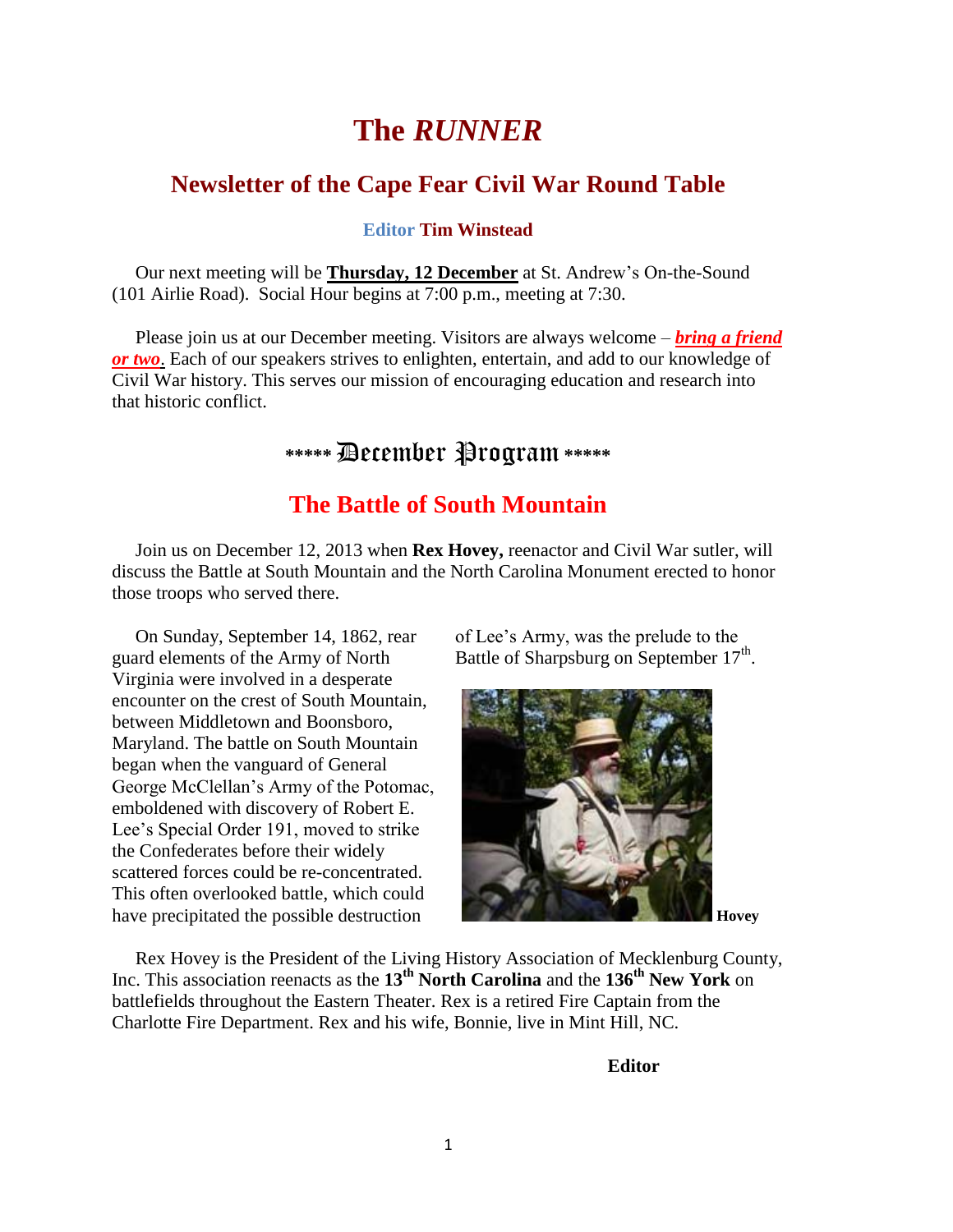#### **\*\*\*\*\* Raffle Winners \*\*\*\*\***

#### **Raffle Master: Ed Gibson**

If you have books, prints, or other items that you would like to donate to the CFCWRT Raffle, contact Ed Gibson [\(egibson759@aol.com\)](mailto:egibson759@aol.com) before our next meeting. The raffle is one of the components which allow the CFCWRT to fund our activities and our speakers. Please take part in our raffles by contributing items to the raffle or purchasing tickets.

| Civil War in Depth                                     | - Dick Covell      |
|--------------------------------------------------------|--------------------|
| <b>Encyclopedia of the Civil War</b>                   | - Joseph Hack      |
| <b>General A.P. Hill</b>                               | - Dan Geddie       |
| <b>Lethal Glory: Dramatic Defeats of the Civil War</b> | - Thomas E. Taylor |
| <b>Soldier Life</b>                                    | - Thomas E. Taylor |
| <b>Action at Aquila</b>                                | - John Winecoff    |

#### **\*\*\*\*\* Trivia Questions for December \*\*\*\*\***

**1 –** Who commanded the Confederate forces at the Battle of South Mountain?

**2 –** Confederate and Union troops fought at three gaps that led through the South Mountain range. What were the names of these gaps?

**3 –** When was IN GOD WITH TRUST first shown on United States currency? Who proposed those exact words?

**4** – The Sea Mine or Torpedo had been conceived as early as the 16<sup>th</sup> century by the Dutch as a defensive weapon to be used against the ships of an opposing country's navy. American, David Bushnell, became known as the father of mine warfare during the American Revolution. Robert Fulton, another American engineer and inventor, was hired by Napoleon and then the British to design naval weapons including the submarine *Nautilus* and naval torpedoes. Samuel Colt, yet another American, first used an electrical current to detonate a mine in the Potomac River in 1844. During the late 1850s, British scientists, Charles Wheatstone and Frederick Abel, perfected the Wheatstone magnetic exploder and the Abel fuse as a practical way of exploding a sea mine. When the Confederate Secretary of Navy, Stephen Mallory directed that the Confederate Navy develop defensive weapons to destroy Union warships, whom did he choose as the leader of the Confederate efforts?

**5 –** How many Union naval vessels were sunk by Confederate torpedo mines? How many Confederate vessels were sunk by Union torpedo mines?

**6 –**Who was R.O. Crowley?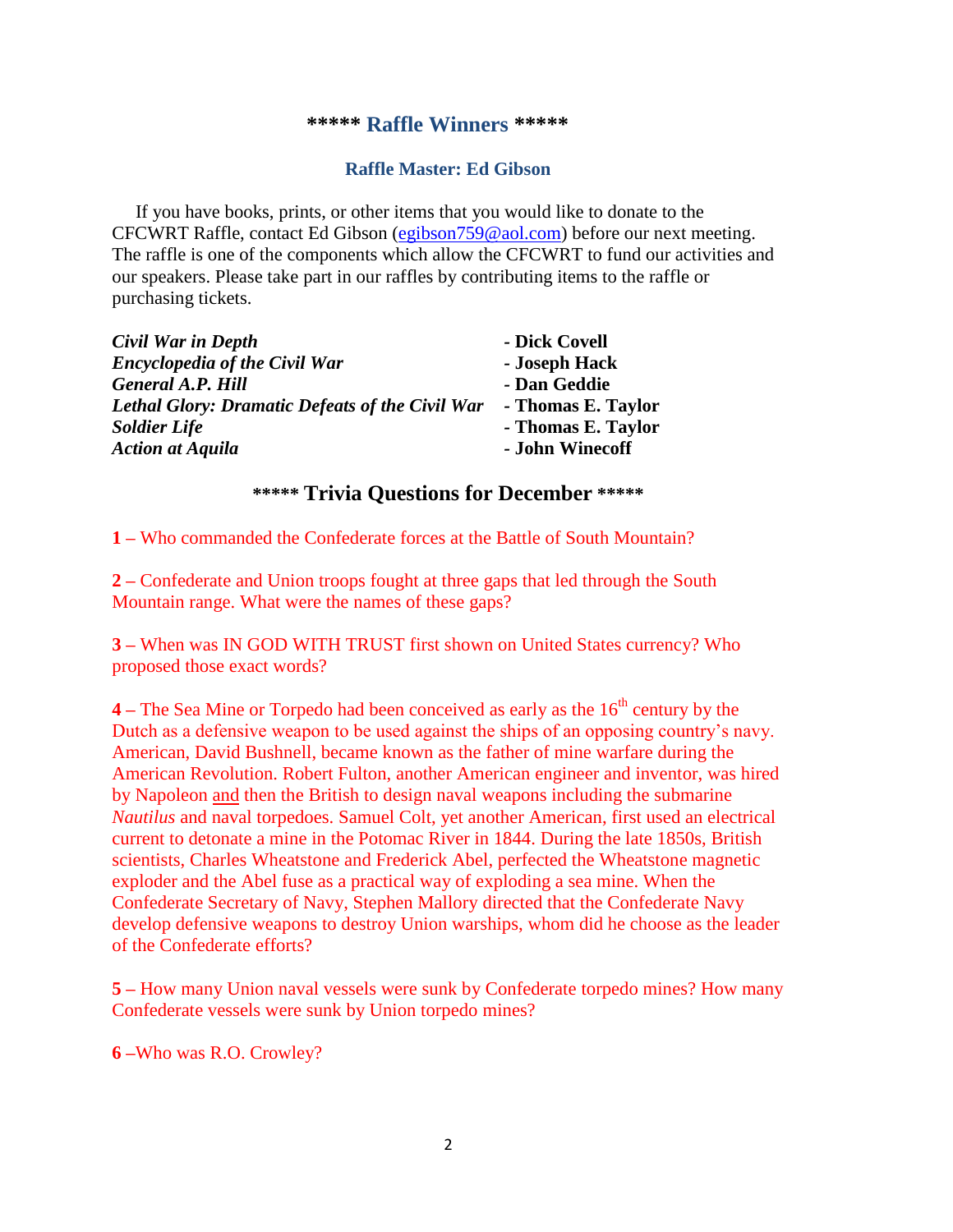\*\*\*\*\* **Member News & Activities** \*\*\*\*\*



*Robert E. Lee*

 If you have member news or news about Civil War events that you think would be of interest to CFCWRT membership, send me an email with the details. Thanks.

**1 –** The Cape Fear Civil War Round Table would like to welcome new member, **Clyde Peer**, and returning members to the Round Table. If you know someone with an interest in history, invite them to a meeting. You might bring in a new member.

**2 -** Our **CFCWRT Annual Dinner Meeting** will be held in the Madeline Suites on the campus of UNCW on Thursday evening, 13 February, 2014. The featured speaker is noted historian and author, Rod Gragg, who will discuss his latest work: *The Illustrated Gettysburg Raeder: An Eyewitness History of the Greatest Battle of the Civil War.*

Tickets for the event are \$30 and include one raffle ticket that features a Kurz & Allison (1890) print of the *Second Battle of Fort Fisher* or one of two Brian Kraus prints *(33rd North Carolina at the Battle of New Bern* or *First Shot in the Civil War*) Additional raffle tickets (\$5) may be purchased prior to the event.

Tickets will be available beginning at the scheduled 12 December meeting (Rex Hovey and the *Battle of South Mountain*) on a first come first served basis since seating in the Madeline Suites is limited to about 100.

**3 –** Our gift to the Civil War Trust has been acknowledged:

To The Members of the Cape Fear CWRT, Dear Fellow Preservationists, I cannot adequately express just how much I appreciate your support in the form of your recent \$600 gift (10/17/13) to the Civil War Trust for our preservation efforts at Gettysburg, Glendale, Malvern Hill and Deep Forests battlefields. . . . . I commend you and hope that you take great pride in your accomplishments. Signed: Hannah Sise, Development Associate, Civil War Trust. (Hand written note: "Thank You All for your wonderful generosity"

**4 -** The **Cape Fear Revolutionary War Round Table** will host its Annual Dinner Meeting on **December 4<sup>th</sup>** at the Madeline Suite – UNCW. Doors open at 5:30PM with dinner at 6:30PM. Ken Money will give a power point presentation on his work to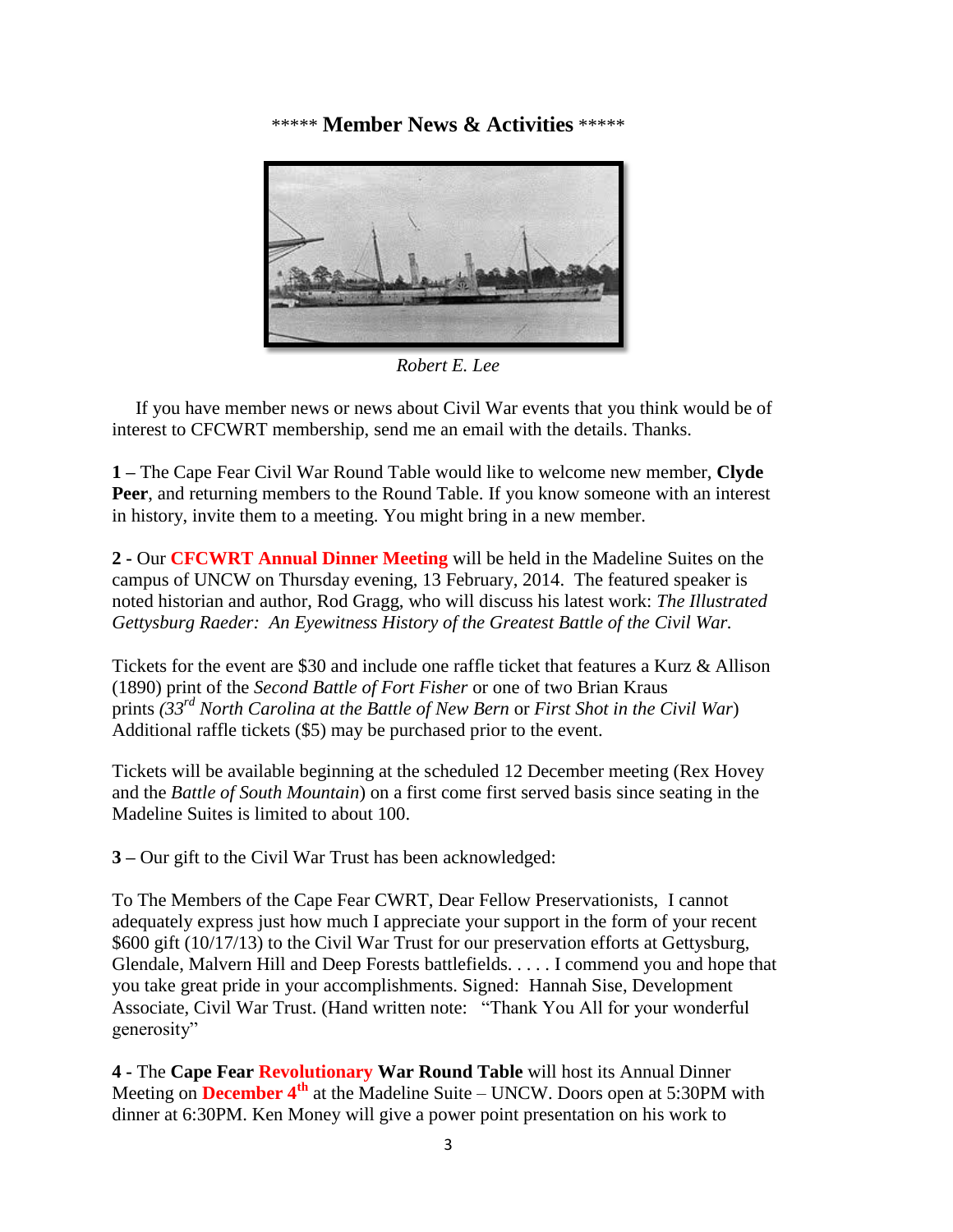preserve the family cemetery and grave site of General Alexander Lillington of Moores Creek. Tickets will \$30.00 per plate.

Please call Connie Hendrix (910-278-6705) with your reservation **by Nov. 26th**.

**5 -** Do you have guests coming to town? Do you want to do something a little different and share some history of the area? Consider visiting the **Fort Fisher State Historic Site** where Site Interpreter **Ray Flowers** gives a special 45 minute tour that covers the fort, its history, and its people. The \$10 tour begins at noon. Contact 910-458-5538 for additional details.

**6 – Fort Fisher State Historic Site** *Holiday Open House* – **December 10th**: Tuesday 10 am – 4 pm. Join us in celebrating the season at Fort Fisher State Historic Site. Enjoy seasonal refreshments, decorations, and entertainment throughout the day, including musical performances guaranteed to delight, and discounts in the museum store. Admission is free, and open to the public. Sponsored by the Fort Fisher chapter of the United Daughters of the Confederacy and the Friends of Fort Fisher and its sustaining members. Please call the site for more information at 910-458-5538.

**7 – Fort Anderson State Historic Site "An 18th Century Christmas"** – **December 15th**: Sunday 1 – 5:30 pm. This seasonal program allows visitors the opportunity to experience what life may have been for the citizens of Brunswick at Christmastime. Costumed interpreters will provide tours of St. Philips Church and historic Brunswick Town. Visitors will have the opportunity to try their hands at crafting a traditional Moravian star, play 18th century games, create stenciled ornaments, and enjoy colonialera refreshments in the Visitor Center. The highlight of the evening will be a period candlelit service in the ruins of St. Philips Church. Service will begin promptly at 5:00pm. Admission is free, and open to the public.

**8 –** Our friends at the **Brunswick Civil War Round Table** will meet on Tuesday, **December 3th** at 6:30pm. They meet at the Trinity United Methodist Church, 209 E. Nash Street, Southport.

**Richard McMurray,** Civil War historian and author**,** with speak about the "A Georgian's View of Sherman."

**\*\*\*\*\* Difference Makers \*\*\*\*\***

#### **The Gallant Pelham**

Few men have been as noted for their courage in battle as was John Pelham of Alabama.

 Pelham was at West Point when he made the difficult decision to serve his home state in the coming war. He served as commander of Jeb Stuart's six-gun horse artillery battery in more than 60 actions before he was killed at Kelly's Ford in March 1863. At Fredericksburg in December 1862, Pelham gained lasting fame when Robert E. Lee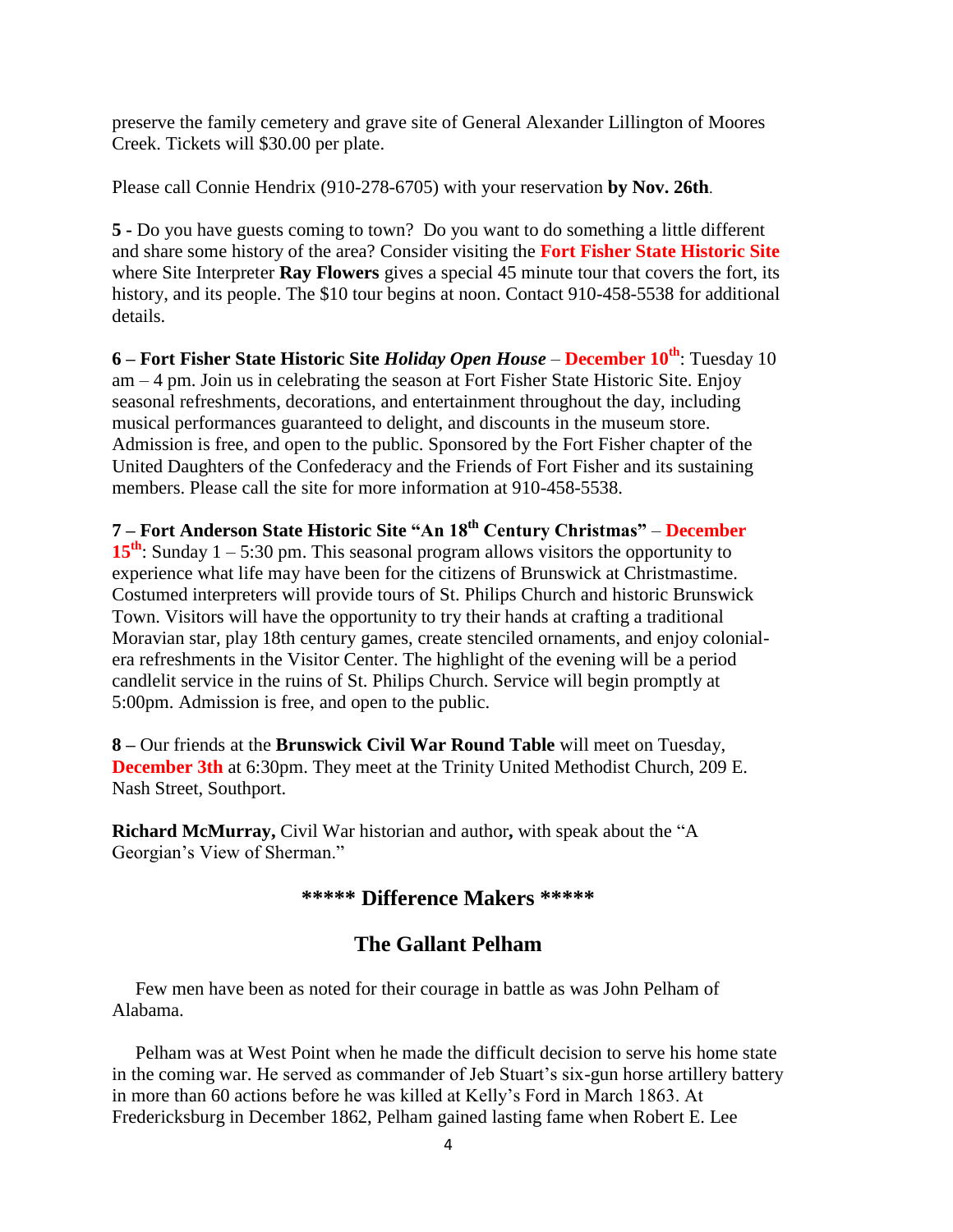observed Pelham's two gun battery as it fired for over an hour from an exposed position on the Union line and noted: "It is glorious to see courage in one so young."

 Upon Pelham's death, Jeb Stuart wrote: "The noble, the chivalric, the gallant Pelham is no more …. How much he was beloved, appreciated and admired, let the tears of agony we have shed, and the gloom of mourning throughout my command bear witness. His loss to the country is irreparable."

 Pelham observed war in a different context. He always served, even in the direst of situations, with courage and determination. After the first Battle of Manassas, Pelham wrote about his observation of warfare:



**Lt. Col. John Pelham**

 I have seen what Romancers call glorious war. I have seen it in all its phases. I have heard the booming of cannon, and the more deadly rattle of musketry at a distance – I have heard it all nearby and have been under its destructive showers; I have seen men and horses fall thick and fast around me. I have seen our own men bloody and frightened flying before the enemy – I have seen them bravely charge the enemy's lines and heard the shout of triumph as they carried the position. I have heard the agonizing shrieks of the wounded and dying – I have passed over the battle field and seen the mangled forms of men and horses in frightful abundance – men without heads, without arms, and others without legs. All this I have witnessed and more, till my heart sickens; and war is not glorious as novelists would have us believe. It is only when we are in the heat and flush of battle that it is fascinating and interesting. It is only then that we enjoy it.

Pelham had no illusion about the gloriousness of war; however, he believed in his course of action: "I see the horrors of war, but it is necessary: We are battling for our rights and our homes. Ours is a just war, a holy cause. The invader must meet the fate he deserves and we must meet him as becomes us, as becomes men."

 Agree with Pelham's reasoning or not, his actions always supported his beliefs. John Pelham was a difference maker.

Source: [http://opinionator.blogs.nytimes.com/2013/04/01/the-gallant-pelham/?\\_r=0](http://opinionator.blogs.nytimes.com/2013/04/01/the-gallant-pelham/?_r=0) (accessed November 1, 2013). [http://www.usa-civil-war.com/Civil\\_War/pelham.html](http://www.usa-civil-war.com/Civil_War/pelham.html) (accessed November 1, 2013).

#### **\*\*\*\*\* December 1863 \*\*\*\*\***

 The armies on both sides of the [American Civil War](http://www.historylearningsite.co.uk/american-civil-war.htm) were effectively driven to a halt by the weather. The impact on the soldiers in the field was huge with scurvy and dysentery affecting many.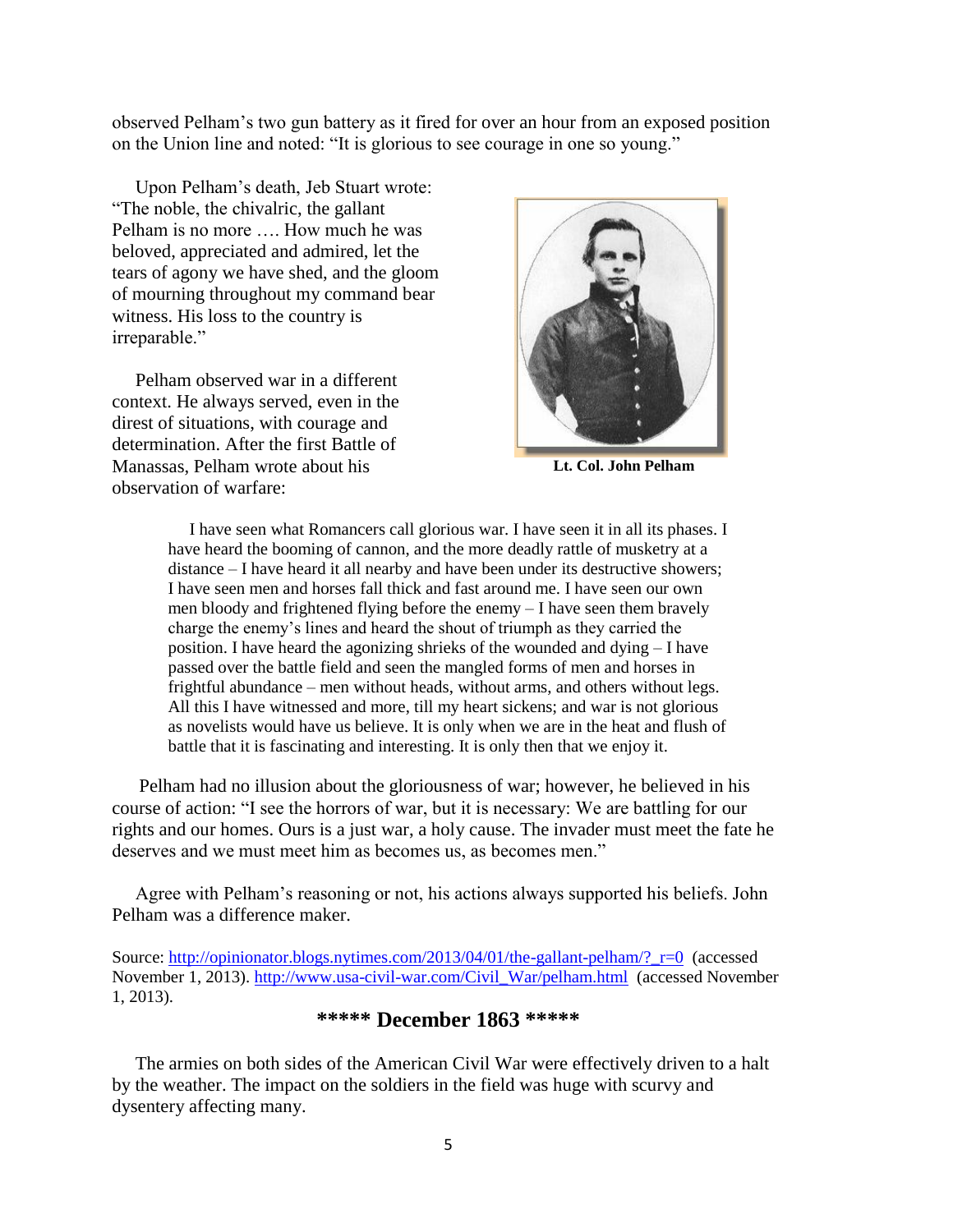December  $1<sup>st</sup>$ : Meade decided to withdraw the Army of the Potomac away from Richmond. In the previous few days, his army had suffered badly from the very poor weather.



 Bragg offered his resignation to Jefferson Davis after the defeat at Chattanooga. Even now, in the aftermath of a significant defeat, Bragg chose to blame others in his army, namely Major-General John Breckenridge, who he described as a drunk, and Cheatham who Bragg claimed was unfit for duty.



**Braxton Bragg**

December  $2<sup>nd</sup>$ : Lieutenant-General W H Hardee was appointed on a temporary basis to succeed Bragg as commander of the Army of the Tennessee.

December  $3<sup>rd</sup>$ : General Longstreet concluded that he did not have sufficient resources to take Knoxville, so he ordered his army to withdraw to its winter quarters at Greeneville.

December 4<sup>th</sup>: Persistent heavy rain made Longstreet's withdrawal very difficult for his troops who had to endure very harsh conditions.

December  $7<sup>th</sup>$ : The fourth session of the Confederate Congress met in Richmond. Despite brave words from Jefferson Davis, all present knew that it had been a bad year for the Confederacy.

December 8<sup>th</sup>: President Lincoln announced the Proclamation of Amnesty and Reconstruction to Congress. He offered a full amnesty to those who fought for the Confederacy except to former Federal army officers who had resigned their commission to fight for the South. Anyone who was found guilty of mistreating Union prisoners was also exempt from any Presidential pardon as were senior government officials. Lincoln also promised that all property in the South (except former slaves) would be restored to their legal owners. He also guaranteed that any Southern state would be allowed back into the Union if just 10% of those in a state swore allegiance to the Union. Each of these states would also have to abandon slavery.

December  $10<sup>th</sup>$ : The Army of the Potomac went into its winter quarters as no more manoeuvres were expected in view of the weather and the great difficulty this placed on movement.

December  $15<sup>th</sup>$ : The lack of money available to the Confederacy was all too clear to Brigadier-General E P Alexander, part of Longstreet's command, when he noticed men marching in their bare feet as there were no replacements for broken shoes. Longstreet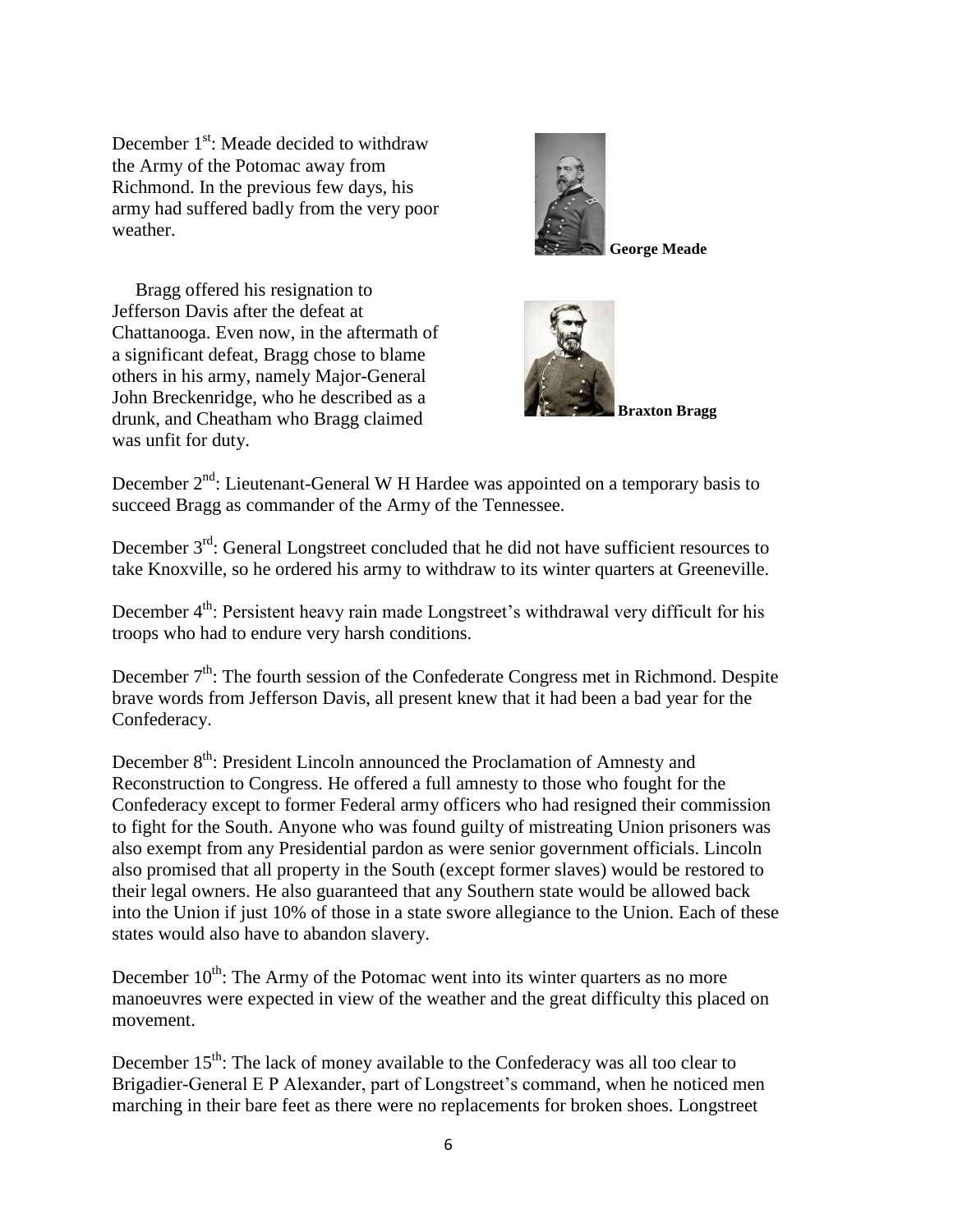ordered his men to exchange their footwear with the boots worn by captured Union soldiers.

December 16<sup>th</sup>: General J E Johnston was appointed commander of the Army of Tennessee. General Bragg went to Richmond and became the military adviser to President Jefferson Davis. **Joseph E. Johnston** 



December  $18<sup>th</sup>$ : Union troops were suffering the same hardships as those in the South. Union troops at Knoxville had no winter clothing and they slept under their ponchos as no tents had been sent there. Both North and South had more casualties as a result of illhealth and disease as opposed to actual combat. Despite their hardships, General Grant applauded the work done by the men at Knoxville and praised Burnside's leadership.

December  $21<sup>st</sup>$ : By this day most military operations had ceased because of the weather.

December  $26^{th}$ : The strength of the Confederacy was put at 465,000 men but only 278,000 were actually present at their colours. The discrepancy was accounted for by those men off through illness and the many thousands who had deserted. Those that remained at their colours were experienced soldiers. The North was not in a particularly good position either as it was having major problems enforcing conscription.

December  $29<sup>th</sup>$ : The first signs of scurvy were reported in both camps along with frequent outbreaks of dysentery.

Source:<http://www.historylearningsite.co.uk/december-1863-civil-war.htm> (accessed October 21, 2013).

**\*\*\*\*\* December 1863 \*\*\*\*\***

## In God We Trust

 The motto IN GOD WE TRUST was placed on United States coins largely because of the increased religious sentiment existing during the Civil War. Secretary of the Treasury **Salmon P. Chase** received many appeals from devout persons throughout the country, urging that the United States recognize the Deity on United States coins. From Treasury Department records, it appears that the first such appeal came in a letter dated November 13, 1861. It was written to Secretary Chase by Rev. M. R. Watkinson, Minister of the Gospel from Ridleyville, Pennsylvania, and read:

*Dear Sir: You are about to submit your annual report to the Congress respecting the affairs of the national finances.*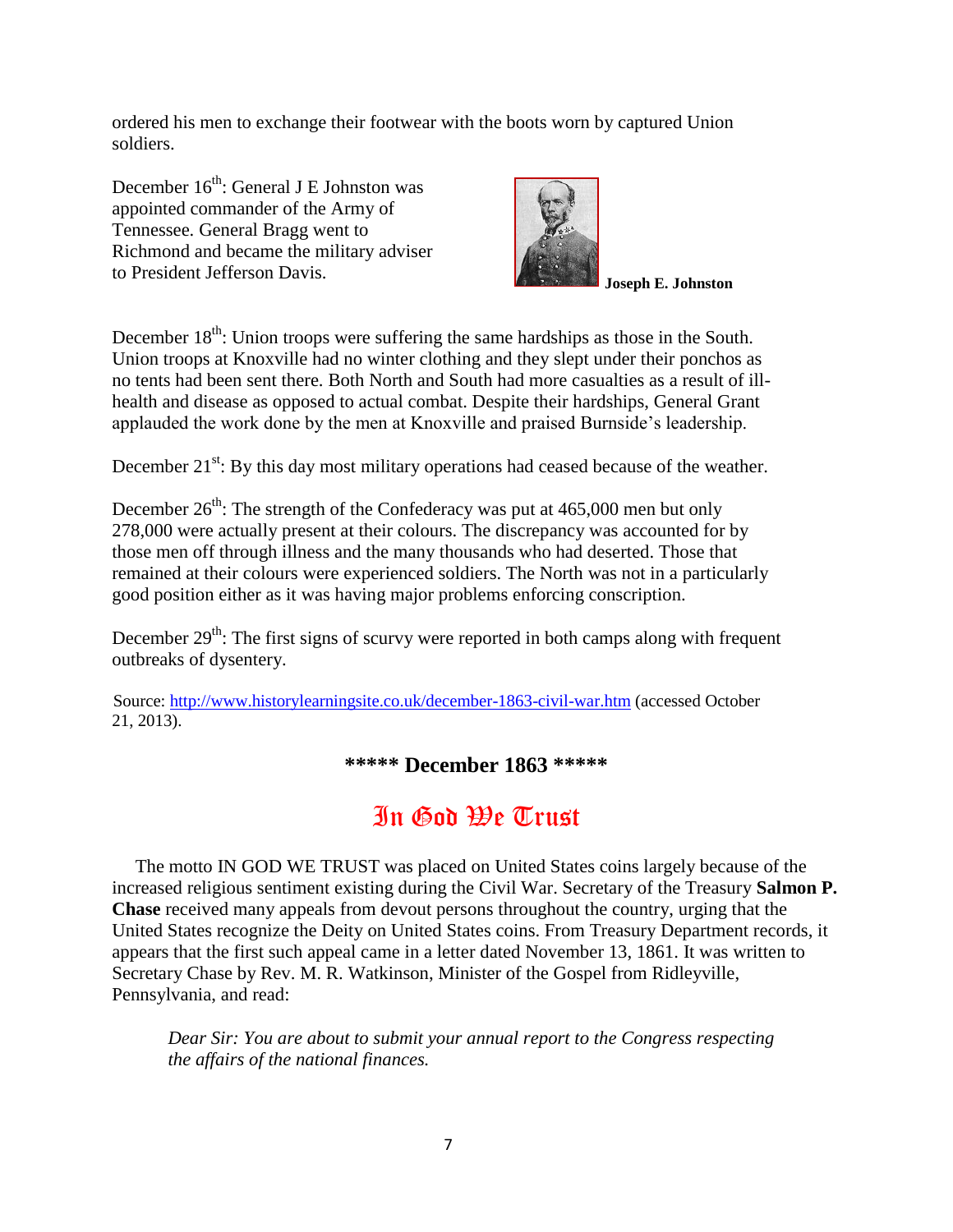*One fact touching our currency has hitherto been seriously overlooked. I mean the recognition of the Almighty God in some form on our coins. You are probably a Christian. What if our Republic were not shattered beyond reconstruction? Would not the antiquaries of succeeding centuries rightly reason from our past that we were a heathen nation? What I propose is that instead of the goddess of liberty we shall have next inside the 13 stars a ring inscribed with the words PERPETUAL UNION; within the ring the allseeing eye, crowned with a halo; beneath this eye the American flag, bearing in its field stars equal to the number of the States united; in the folds of the bars the words GOD, LIBERTY, LAW.*

*This would make a beautiful coin, to which no possible citizen could object. This would relieve us from the ignominy of heathenism. This would place us openly under the Divine protection we have personally claimed. From my hearth I have felt our national shame in disowning God as not the least of our present national disasters.*

*To you first I address a subject that must be agitated.*

 As a result, Secretary Chase instructed James Pollock, Director of the Mint at Philadelphia, to prepare a motto, in a letter dated November 20, 1861:

 *Dear Sir: No nation can be strong except in the strength of God, or safe except*  in His defense. The trust of our people in God should be declared on our national *coins.*

 *You will cause a device to be prepared without unnecessary delay with a motto expressing in the fewest and tersest words possible this national recognition.*

 It was found that the Act of Congress dated January 18, 1837, prescribed the mottoes and devices that should be placed upon the coins of the United States. This meant that the mint could make no changes without the enactment of additional legislation by the Congress. In December 1863, the Director of the Mint submitted designs for new one-cent coin, two-cent coin, and threecent coin to Secretary Chase for approval. He proposed that upon the designs either OUR COUNTRY; OUR GOD or GOD, OUR TRUST should appear as a motto on the coins. In a letter to the Mint Director on **December 9, 1863**, Secretary Chase stated:

*I approve your mottoes, only suggesting that on that with the Washington obverse the motto should begin with the word OUR, so as to read OUR GOD AND OUR COUNTRY. And on that with the shield, it should be changed so as to read: IN GOD WE TRUST.*

 The Congress passed the Act of April 22, 1864. This legislation changed the composition of the one-cent coin and authorized the minting of the two-cent coin. The Mint Director was directed to develop the designs for these coins for final approval of the Secretary. IN GOD WE TRUST first appeared on the 1864 two-cent coin.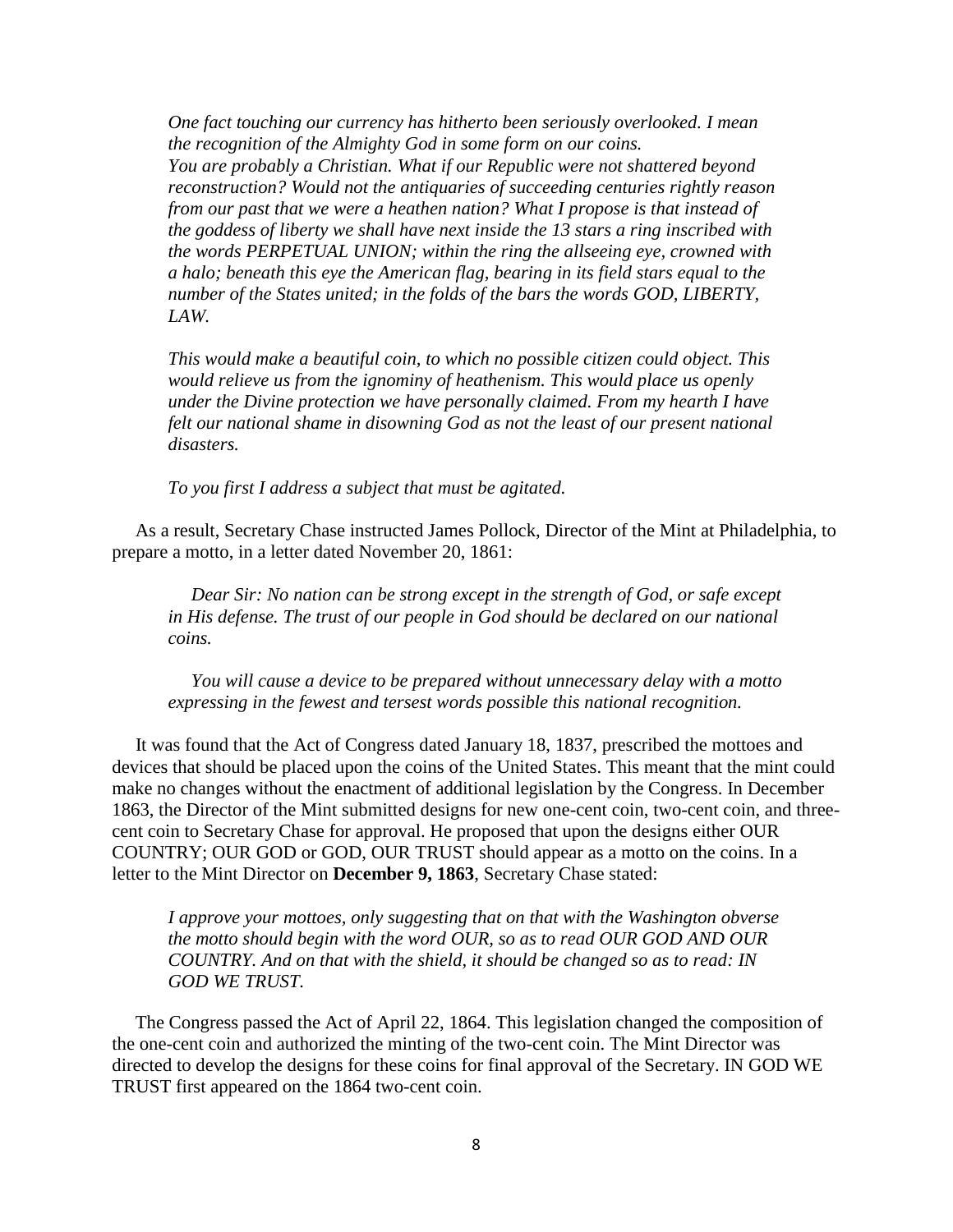Source:<http://www.treasury.gov/about/education/Pages/in-god-we-trust.aspx>(accessed October 28, 2013).

**\*\*\*\*\* November Program \*\*\*\*\***

### **Fort Anderson's Torpedo Defenses**

 **Jeff Bockert** provided those present at his presentation with a fascinating history of the development of the torpedo in its various forms.

 Secretary of the Confederate Navy, Stephen Mallory, directed the first efforts by the Confederate government to protect against the Union Navy's passage up the James River to attack Richmond. Mallory selected Matthew Fountaine Maury to command the Submarine Battery Service, (Note that the Torpedo Bureau was headed by Gabriel F. Rains). Initial experiments with galvanic torpedoes were carried out by the small group of 50 men who made up the service. The men assigned to the service were sworn to secrecy and they carried special credentials that called for exchange for general officers if they were captured by Union forces.

After Maury was sent to Europe to secure materials (copper and platinum wire, Wheatstone magnetic exploders) then in short supply in the Confederacy. Lt. Hunter Davidson assumed command of the service. Davidson and his men developed several different types of mines that were used to defend the James River. The men of the torpedo division performed their task successfully for the Union Navy was never able to breech the James River defenses.

 Recognized as critical to the Confederate war effort, elements of the Torpedo Division were sent to the Cape Fear area during August 1864. R.O. Crowley and others mined New Inlet at Fort Fisher where they placed seven 2000 pound boiler torpedoes served from a battery station at Battery Buchanan. Crowley and his men also buried 100 pound copper land mines in front of the land face at Fort Fisher – these land mines were rendered useless when the heavy naval bombardment cut the

detonation wires between the fort's exploder device and the mines.



**Jeff Bockert**

 After the fall of Fort Fisher on January 15, 1865, J. Pembroke Jones and members of the service mined the river off Fort Anderson. The Confederates placed four boiler and thirty keg torpedoes in the waters near the fort. William B. Cushing attempted to entice the Confederates to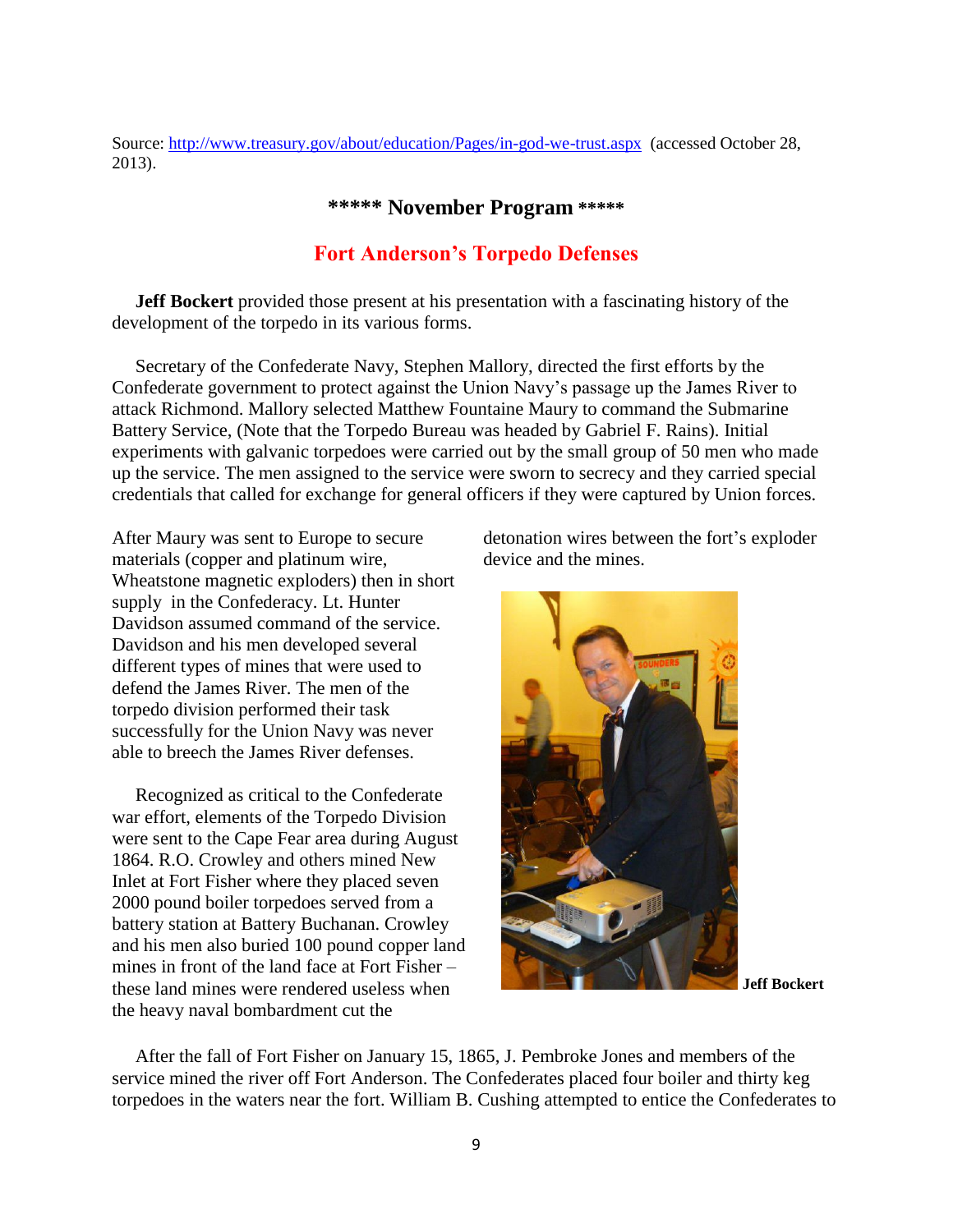prematurely explode their mines by launching a "mock" ironclad *Old Bogey* during the dark of night. The Confederates probably exploded few of their mines on the hardly secret "mock" ironclad scheme; however, the Union Army made the concentrated grouping of mines a moot matter when they flanked the land defenses of Fort Anderson. The Confederates evacuated Fort Anderson early on February  $19<sup>th</sup>$  and they surrendered Wilmington within a matter of days.

 The Confederate torpedo defenses caused the Union Navy many concerns for their ships being blown out of the water. The Union land campaign proved the determining factor in the fall of Wilmington. As it happened after Wilmington fell, the navy had been correctly concerned about the torpedoes: three Union naval vessels were damaged or sunk by the "infernal machines" of the Confederate Navy's Submarine Battery Service/Torpedo Division.

#### **\*\*\*\*\* Winter Wanderings \*\*\*\*\***

 It's December. The golf course has turned brown and the garden (such as it is) is more or less dormant. What to do with all that excess time? For the next three months, this column will review Museum options for your consideration, all within a day's drive.

 We start with the Military Museum located at the west end (river side) of the Air Force Recreation Area and NC National Guard Training Site at Kure Beach. This is a no brainer being only 30 minutes from any Wilmington location. The site is not an active military reservation thus there are no access limitations. There is no admission fee.

 Sponsored by the North Carolina Military Historical Society, this hidden gem contains a wealth of military memorabilia dating back to the Civil War. The collection contains a significant amount of WW II equipment as well as uniforms and small arms from both WW I and WW II. The German uniform collection is particularly impressive.

 The Museum library contains extensive research material on military matters in general plus specific material on the 30<sup>th</sup> Infantry Division, NC National Guard.

 Winter hours at the Museum are Friday and Saturday 12 to 4 PM however, special arrangements can be made for specific openings to accommodate your special group. Please contact our Round Table members Dan Geddie (799-5338), John Winecoff (253-0883) or the undersigned for details. Dan and his team of curators can accommodate your group but we do ask that you provide us a two week lead time.

 North Carolina is a state with a rich military heritage. Much of it is on display at this convenient Kure Beach museum. Next month, Fayetteville.

#### **Bruce Patterson**

#### **\*\*\*\*\* Trivia Questions for December \*\*\*\*\***

**1 –** Who commanded the Confederate forces at the Battle of South Mountain? Per article 7 of Lee's Special Order 191, **General Daniel Harvey Hill**'s Division formed the rear guard of the army.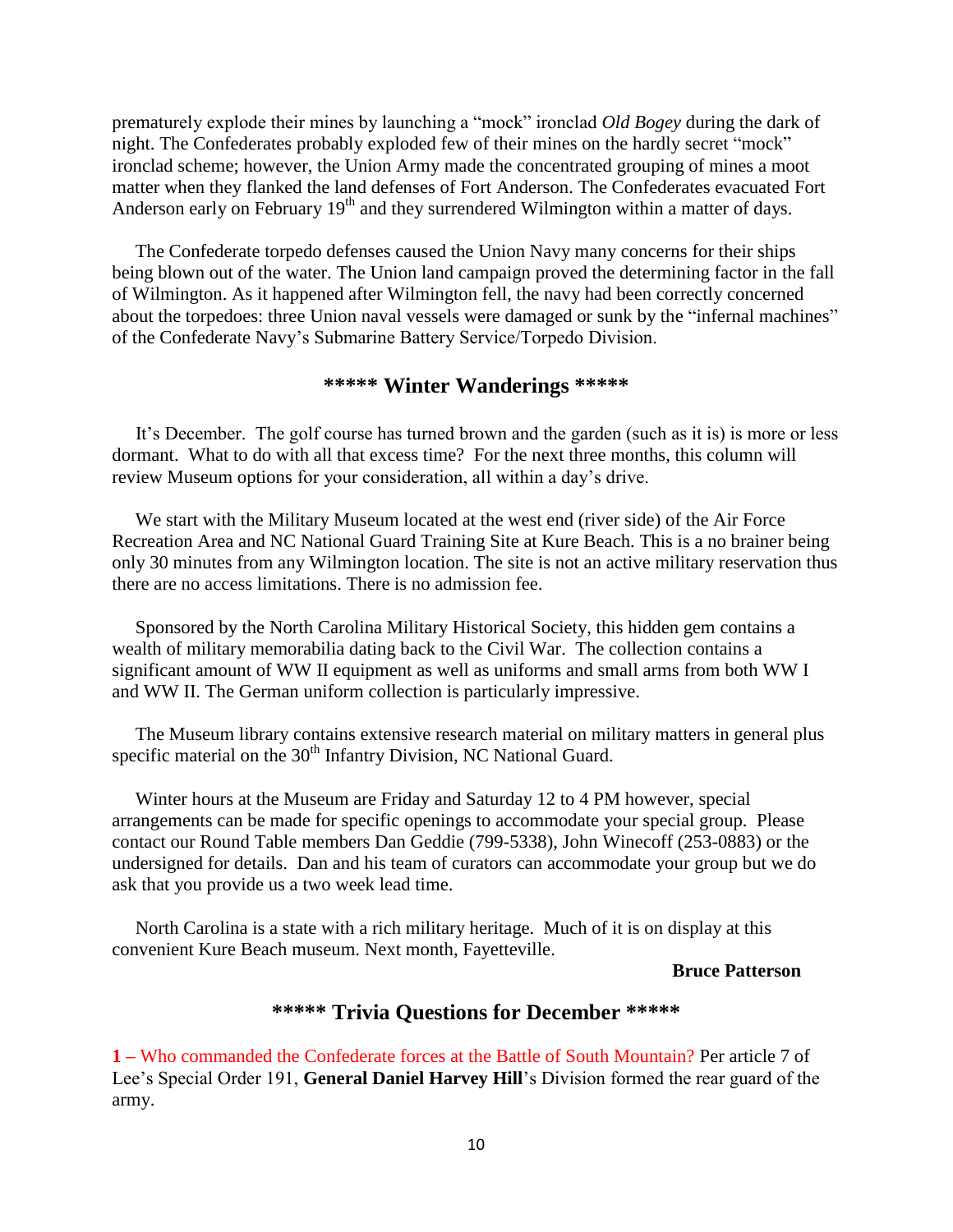General Hill was the overall commander of the 5,000 soldiers who initially resisted the Union advance. Hill filled his thin line with teamsters, cooks, and staff officers. The Confederates barely held the line until additional units (included those of John Bell Hood) arrived on the scene. Hill eventually had 10,000 men to oppose a Union force of 25,000. After darkness descended on the battlefields, Lee ordered Longstreet and Hill to withdraw and move toward Sharpsburg. Lee's Army was able to begin a re-concentration only because of the tenacity of the Confederate defenders and caution by the Union commanders.



**2 –** Confederate and Union troops fought at three gaps that led through the South Mountain range. What were the names of these gaps? From north to south, Turner's, Fox's and Crampton's Gaps.



Source:<http://www.civilwar.org/battlefields/southmountain/maps/cramptonsgapmap.html>(accessed November 15, 2013).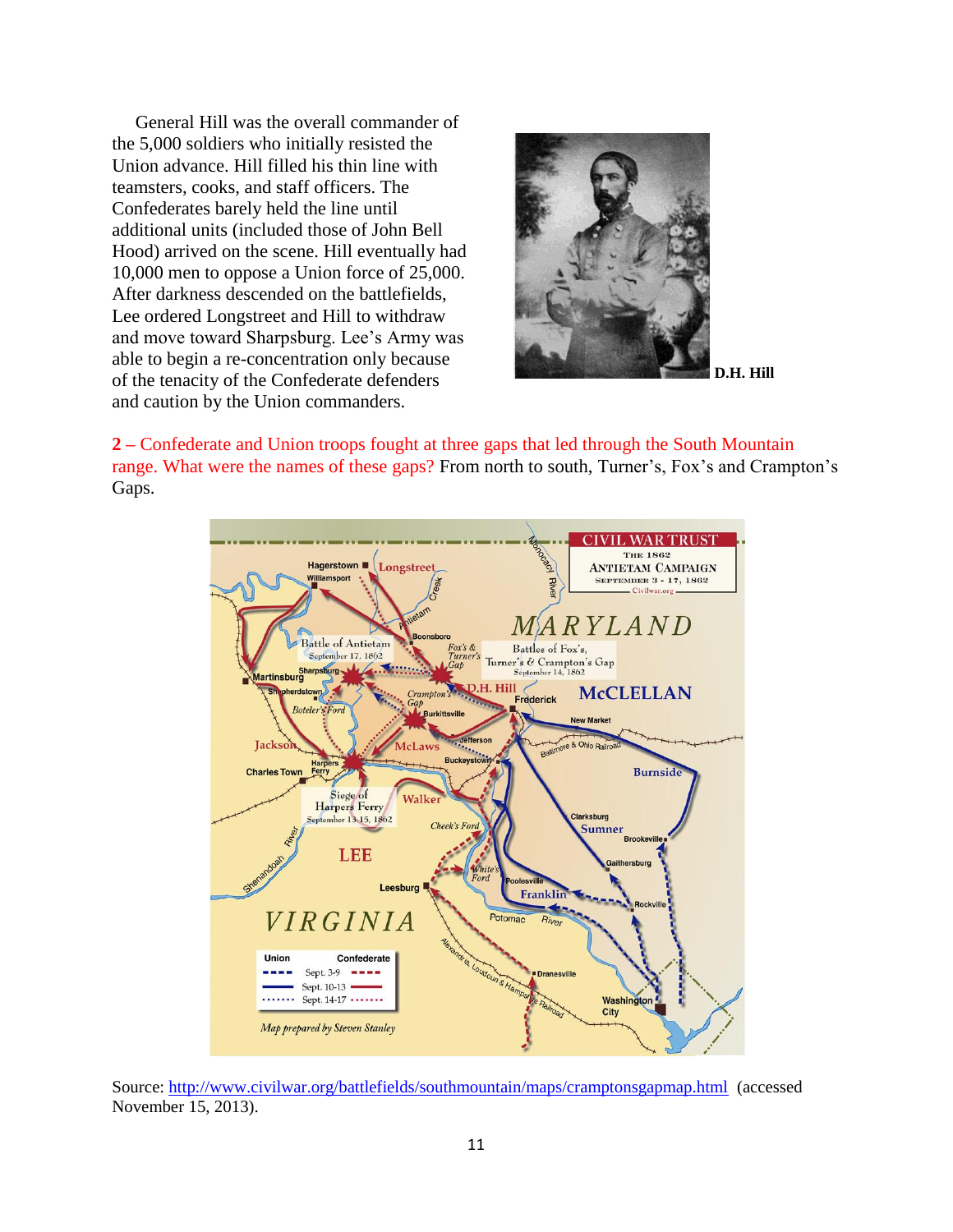**3 –** When was IN GOD WITH TRUST first shown on United States currency? Who proposed those exact words? IN GOD WITH TRUST first appeared on the 1864 two-cent piece. Salmon P. Chase, Secretary of the Treasury, proposed those words in a letter to James Pollock, Director of the Mint, on December 9, 1863.

**4** – The Sea Mine or Torpedo had been conceived as early as the 16<sup>th</sup> century by the Dutch as a defensive weapon to be used against the ships of an opposing country's navy. American, David Bushnell, became known as the father of mine warfare during the American Revolution. Robert Fulton, another American engineer and inventor, was hired by Napoleon and then the British to design naval weapons including the submarine *Nautilus* and naval torpedoes. Samuel Colt, yet another American, first used an electrical current to detonate a mine in the Potomac River in 1844. During the late 1850s, British scientists, Charles Wheatstone and Frederick Abel, perfected the Wheatstone magnetic exploder and the Abel fuse as a practical way of exploding a sea mine. When the Confederate Secretary of Navy, Stephen Mallory directed that the Confederate Navy develop defensive weapons to destroy Union warships, whom did he choose as the leader of the Confederate efforts? Mallory was a good judge of talent for he selected Captain **Matthew Fontaine Maury,** "Pathfinder of the Sea."Maury, who was one of the leading scientists of his day, began experiments on the James River. Maury formed what would be the Submarine Battery Service/ Torpedo Service with a small group of about 50 men. When Maury was sent to Europe to gain critical supplies and materials Lt. **Hunter Davidson** succeeded Maury.

 Davidson and his Submarine Battery Service made the James River one of the most dangerous places in the Confederacy in which the Union Navy navigated.



**Matthew F. Maury Hunter Davidson** 



**Source:** [http://www.history.navy.mil/museums/keyport/The\\_History\\_of\\_the\\_Sea\\_Mine.pdf](http://www.history.navy.mil/museums/keyport/The_History_of_the_Sea_Mine.pdf) (accessed November 15, 2013),

**5 –** How many Union naval vessels were sunk by Confederate torpedo mines? How many Confederate vessels were sunk by Union torpedo mines? Twenty-two Union ships were sunk and twelve were damaged by Confederate torpedoes, while six Confederate ships were destroyed by Union Navy torpedoes.